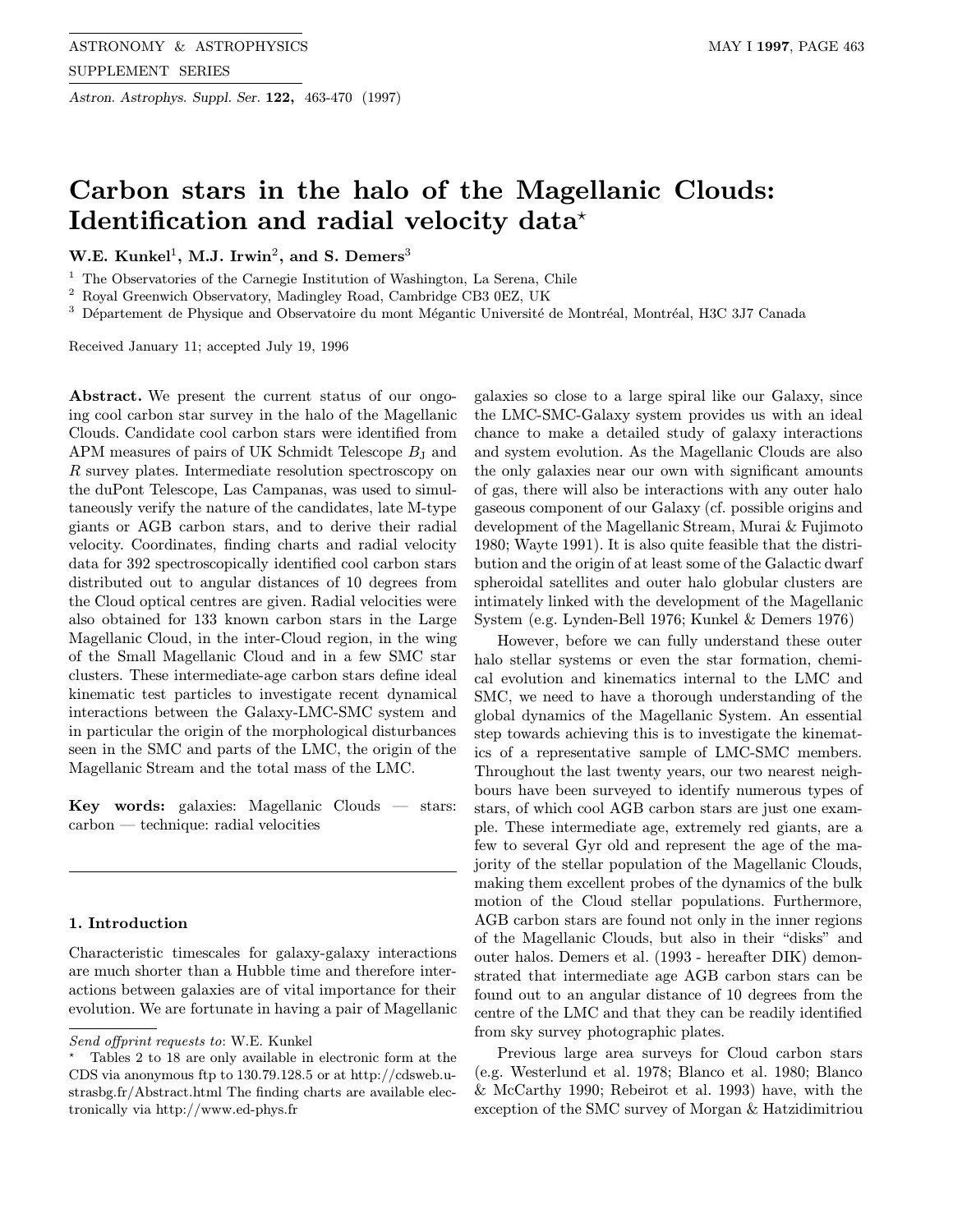(1995), searched areas close to the centre of the these galaxies but have neglected the low density periphery of the Clouds. These outer regions are vital to the study of the interaction dynamics of the LMC-SMC-Galaxy system. The ∼100 square degree survey by DIK in the inter-Cloud bridge region was our first attempt to remedy this situation. Feast & Whitelock (1994) obtained JHK infrared photometry of the stars listed by DIK and concluded that they were similar in age (1 to a few Gyr), colour and magnitude to stars in intermediate age clusters in the Clouds, confirming that these field carbon stars do indeed represent the intermediate age bulk population of the Clouds.

Our current survey is essentially an extension of the DIK work making full use of available UK Schmidt Telescope (UKST) sky survey plates. An example of a typical colour-magnitude diagram (CMD), that can be constructed from UKST  $B_J$  and R survey quality material, is shown in Fig. 4 of Irwin et al. (1990). These passbands are particularly good for an AGB carbon survey because the colour at the tip of the giant branch  $B_J - R \gtrsim 2.4$ , equivalent to  $B - V \gtrsim 2$ , lies redward of Galactic foreground contamination or any other possible population. Apart from photometric errors throwing a small number, < 10%, of Galactic stars into the sample, virtually all the selected candidates are either late-M giants in the Clouds or cool AGB carbon stars. M-dwarfs in the solar neighbourhood have colours barely bluer that the quoted limit above. Dwarf stars made up about one third of the noncarbon stars found. The carbon star candidates, identified from their red colour, were then spectroscopically confirmed. During the course of the survey nearly one thousand spectra were obtained. They are of sufficiently good quality to derive accurate radial velocities ( $\pm$  5 km/s) for a large number (> 500) of carbon stars. Radial velocities for these intermediate-age carbon stars (and for the Cloud late-type M giants) define ideal kinematic test particles to investigate recent dynamical interactions between the Galaxy-LMC-SMC system and in particular the origin of the morphological disturbances seen in the SMC and parts of the LMC, the origin of the Magellanic Stream and the total mass of the LMC. These will be the subject of future papers; in the remainder of this paper we briefly describe the survey rationale and present coordinates, finding charts and radial velocities for the carbon stars observed.

#### 2. Observations

# 2.1. Photographic survey

The newly identified carbon stars, presented here, were found by estimating the magnitudes of stars present on IIIaJ and IIIaF UK Schmidt sky survey plates. The plates were measured using the APM facility (Kibblewhite et al. 1984) and the image lists for each pair were combined to

produce a catalogue of magnitudes and  $B<sub>J</sub> - R$  colours for each field. The instrumental magnitudes were internally mapped to a "linear" magnitude scale using the technique described by Bunclark & Irwin (1983). These instrumental magnitudes were then transformed into R and  $B<sub>IIIa,I</sub>$  by making use of the known properties of the foreground Galactic stellar population and the presence (in most fields) of a well defined red horizontal branch/clump due to the Cloud population. We have successfully used this so-called "internal calibration" technique on many occasions where no standards are directly available for calibration, see for example Irwin et al. (1990). This method of calibration is reliable at the  $0.1 - 0.2$  magnitude level and is more than adequate for selecting candidate carbon stars from the broad swathe of AGB stars easily visible in most fields (see for example Fig. 4 of Irwin et al. 1990). For two of the fields surveyed in DIK we had of the order of 100 calibration stars available per field which provided an independent check of this methodology and colour transformation equations given below.

To facilitate comparison with other carbon star surveys, it is possible to define a transformation from the  $R$ ,  $B<sub>J</sub>$  system to the B, V system using simple equations such as the ones given by Demers & Irwin (1991):

$$
B - V = 0.75(B_{\rm J} - R)
$$

$$
V - R = 0.55(B - V),
$$

Candidate Cloud carbon stars were selected from stars with  $B_J - R$  redder than  $\sim$  2.4, and bounded by  $14 \leq R \leq 17$  with the exact colour boundary varying by  $\pm$  0.1 from field to field in order to minimise the likely foreground contamination. A  $B_J - R$  colour of 2.4 corresponds to  $B-V = 1.85$ , i.e. equivalent to selecting spectral types later than about M 5.

The UKST fields surveyed up to the end of 1994/95 season are listed in Table 1. The F number refers to the ESO/SERC atlas field descriptors. The last three fields do not coincide with ESO/SERC field centres, and are the fields from the DIK pilot study. Figure 1 shows the location of the carbon stars identified in the fields of Table 1, together with the plate boundaries. Particularly toward the inner parts of the LMC/SMC not all of the candidates were followed up, since we were mainly interested in obtaining good spatial coverage around the Clouds rather than an exhaustive list of carbon stars. However, that caveat notwithstanding, all candidates in the periphery regions were followed up since we wanted as a byproduct of the survey to find the extent of the intermediate age population of the Clouds. The WORC and LMC stars, given in Tables 16 and 17, are not plotted. These stars are much closer to the LMC centre.

# 2.2. The spectroscopic observations

On all but three out of 23 nights between August 18th, 1991 and January 5th, 1995 slit spectra were obtained with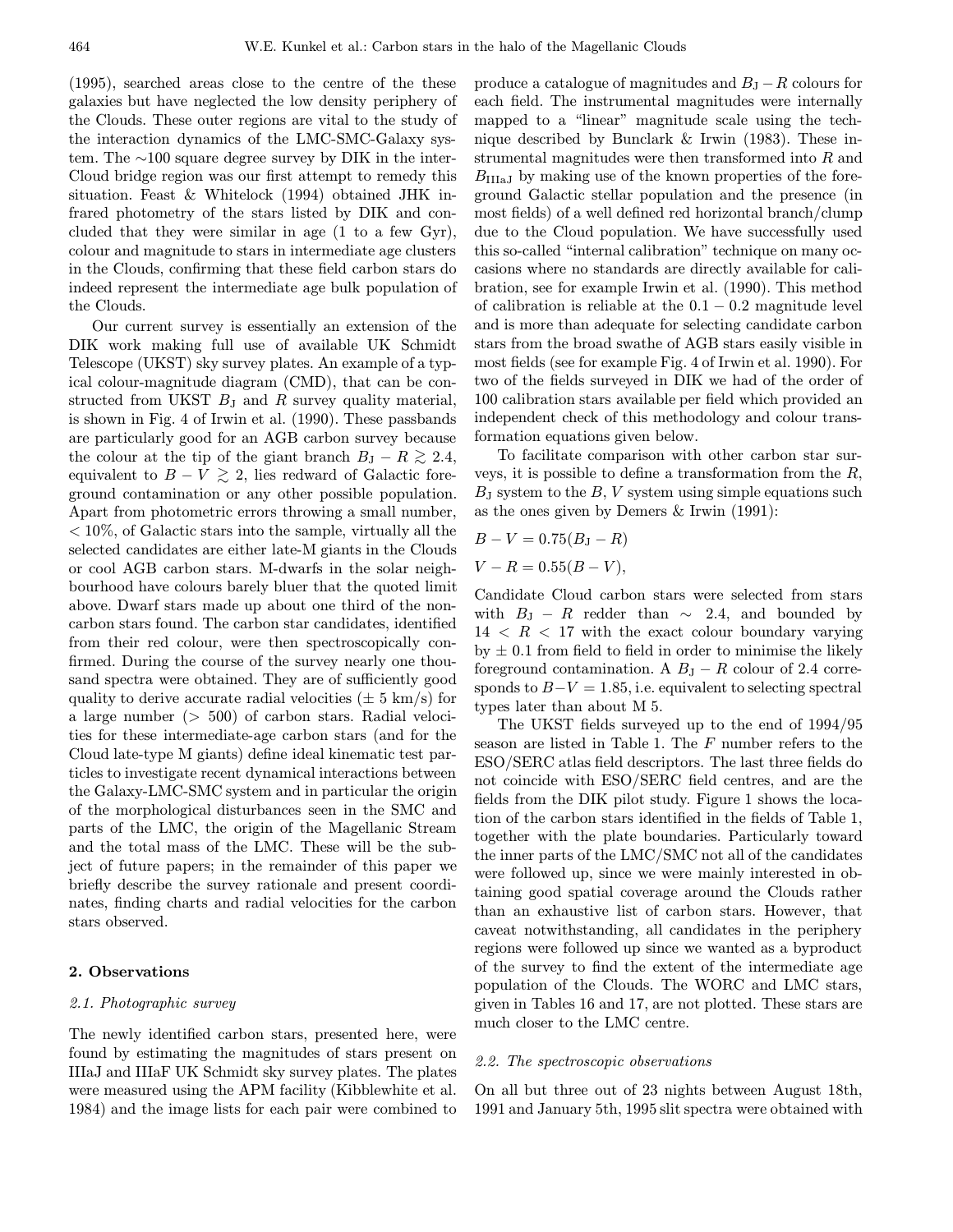

Fig. 1. Distribution of the newly identified carbon stars. Candidates were selected to have colours  $B_J-R > 2.4$  and  $14 < R < 17$ and were spectroscopically confirmed as Cloud carbon stars. Toward the inner parts of both the SMC and LMC not all candidates were followed up

the MODular spectrograph (MODspec) on the duPont 2.5 m telescope. A Boller and Chivens spectrograph was briefly used early in January 1992 but abandoned after showing a lesser throughput. With a 831/7500 grating MODspec covered the range 7500  $\langle \lambda \rangle$  < 9259 Å at a resolution of 2.8 Å FWHM with a CRAF  $1024 \times 1024$ thick CCD sporting 12  $\mu$ m pixels, and 0.66 arcsec per pixel spacing along the slit. Trials at higher dispersions with a lower efficiency  $1200/7500$  grating were abandoned after two nights, to maintain the higher discovery rate.

Slit widths of one arc-second were used throughout the survey. Exposure times varied between  $120$  s and  $1200$  s, with 60 percent taken at 180 s. The longest exposures were reserved for a class of carbon stars showing only weak CN bands, identified by the symbol "wk C" in the tables. It is quite likely that many of these wk C stars could be latetype M giants rather than carbon stars, although spectra of much longer integration times would be required to unambiguously assign types. We have left these objects in the tables because of the uncertainty of their nature and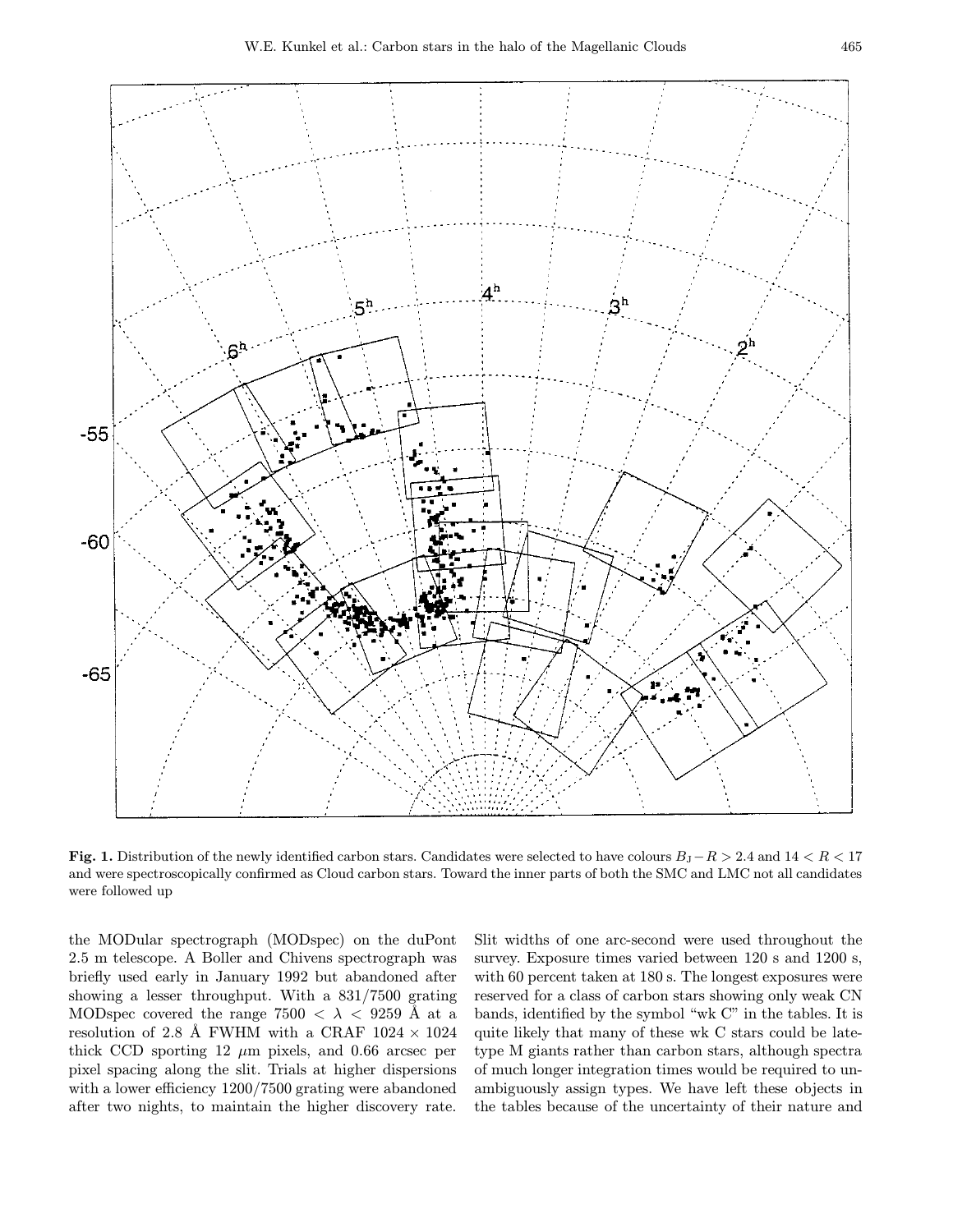Table 1. UK Schmidt fields surveyed

| Field            | RA (1950) Dec                                        |
|------------------|------------------------------------------------------|
| F013             | $1^{\rm h}30^{\rm m}$<br>$-80^{\circ}00'$            |
| F014             | $3^{\rm h}00^{\rm m}$<br>$ 80^{\circ}00'$            |
| F028             | $2^{\rm h}48^{\rm m}$<br>$ 73^{\circ}36'$            |
| F031             | $3^{\rm h}18^{\rm m}$<br>$-75^{\circ}00'$            |
| F032             | $4^{\rm h}24^{\rm m}$<br>$-\,75^{\circ}00'$          |
| F033             | $5^{\rm h}30^{\rm m}$<br>$-75^{\circ}00'$            |
| F034             | $\rm 6^n36^m$<br>$-76^{\circ}00'$                    |
| F050             | $0^{\rm h}00^{\rm m}$<br>$-70^{\circ}00'$            |
| F055             | $4^{\rm h}20^{\rm m}$<br>$ 70^{\circ}00'$            |
| F058             | $6^{\rm h}56^{\rm m}$<br>$-$ 70°00 $^{\prime\prime}$ |
| F079             | $0^{\rm h}44^{\rm m}$<br>$-65^{\circ}00'$            |
| F084             | $4^{\rm h}24^{\rm m}$<br>$ 65^{\circ}00'$            |
| F087             | $\rm 6^n36^m$<br>$-65^{\circ}00'$                    |
| F119             | $5^{\rm h}04^{\rm m}$<br>$-60^{\circ}00'$            |
| F120             | $5^{\rm h}42^{\rm m}$<br>$-60^{\circ}00'$            |
| F121             | $6^{\rm h}20^{\rm m}$<br>$60^{\circ}00'$             |
| IDK 1            | $2^{\rm h}48^{\rm m}$<br>$73^{\circ}36'$             |
| IDK <sub>2</sub> | $4^{\rm h}00^{\rm m}$<br>$-\,73^\circ 00'$           |
| IDK <sub>3</sub> | $2^{\rm h}00^{\rm m}$<br>$ 68^{\circ}00'$            |

because their velocities indicate that the majority have a high probability of being Cloud members and hence provide additional useful kinematic constraints.

Although HD 16115 was the only template star observed, a set of ten program stars was observed on most of the nights as a means of controlling the internal velocity system. Six of these are in common with the work of Hardy et al. (1989) and with Blanco et al. (1980), and another four (DIK 01, DIK 02, DIK 03 and DIK 08) from the Inter Cloud Region (ICR). Fe-Ar lamp spectra were obtained with every stellar spectrum. In the course of the survey a number of additional stars were reobserved for a variety of motives. Some stars showed unexpected velocities, occasionally more than 50 km s<sup> $-1$ </sup> different from the expected values. Such stars were observed three times, to permit discarding velocity variables or bad measurements. Other repeat observations occurred fortuitously, as candidates appearing on more than one search list. Table 19 summarizes data statistics of stars observed four or more times, including the ten internal velocity controls. The table shows that two of the "control" stars in common with Hardy et al. (1989) and Blanco et al. (1980) are velocity variables: Wing-4 (Blanco 13) and Wing-5 (Blanco 26). 75 stars were observed at least three times, and almost half were observed twice. In all, 1340 pair comparisons allowed setting velocity offsets for any given night to within 1.8 km s<sup> $-1$ </sup> of the adopted mean for the entire data set. The heliocentric velocity  $(v)$  system of our data differs from that of Hardy et al. (1989) in the sense:  $v(\text{Hardy}) - v(\text{thispaper}) = 7.2 \pm 2.0 \text{ km s}^{-1}$ . Eliminating the two velocity variables from the list reduces the difference to  $6.2 \pm 2.6$  km s<sup>-1</sup>.

Radial velocities were determined using a crosscorrelation technique adapted to the heterogeneous nature of the data (containing a mix of various carbon types) and to the presence of telluric features contaminating portions of the spectral range. Early trials relied exclusively on the CN bands at  $7910, 8100,$  and at  $8320$  Å. Later trials led to partly masking the  $8100$  and  $8320$  Å CN bands, and adding a spectral region centered on the Ca triplet (from  $8480$  to  $8700$  Å), thereby avoiding telluric contamination and adding metallic lines useful with spectra with weak CN features. These windows were given a trapezoidal shape to minimise the effects of accidental contributions from window edges ("ringing" in FFT jargon). The windows finally adopted for the work here reported cover from 7780 to 8128 Å and Fe, Ti, and Ca lines from 8138 to 8690 Å. Prior to correlation the data were highpass filtered with an Ormsby zero phase shift filter that begins attenuating features longer than  $30 \text{ Å}$ , completely suppressing those longer than  $60 \text{ Å}$ . The mix of carbon types encountered produced correlation functions containing odd terms so that the method of Tonry & Davis (1979) no longer yields reliable error estimates. The presence of the odd terms is seen in an asymmetry of the correlation function about the zero-lag peak; its origin in the data (as opposed to noise) is indicated by its systematic repetition in well-exposed spectra of certain stars, and has led to an independent method for estimating observational errors, described below.

It is well known that exposure levels yielding good cross-correlation functions are often inadequately exposed to permit assigning spectral types from visual inspection. That has proved to be true in the data set here described. Observations of stars from the list of Westerlund et al. (1978) and re-observed by them later (Westerlund et al. 1991) proved mostly to be of spectral types C3 through C5. A class of stars was encountered in which the CN bands, though present, were quite weak, requiring stronger exposures to produce satisfactory correlation plots. After the early preliminary reductions it is simple to assign classification to the carbon type by looking for common features in the cross-correlation function.

#### 2.3. The Q parameter

When ordered according to the strength of exposure, the growth of the zero-lag peak in the correlation function (normalised to unity for a correlation of the template with itself) was found to provide a reliable estimator for sequentially classifying spectra according the precision with which velocities can be measured, as shown from repeated observations. Figure 2 shows a sequence of correlation functions (cf. Tonry & Davis 1979) in order of increasing strength (roughly) of the correlation peak with respect to sidebands lying within 600 km s<sup> $-1$ </sup> on either side. The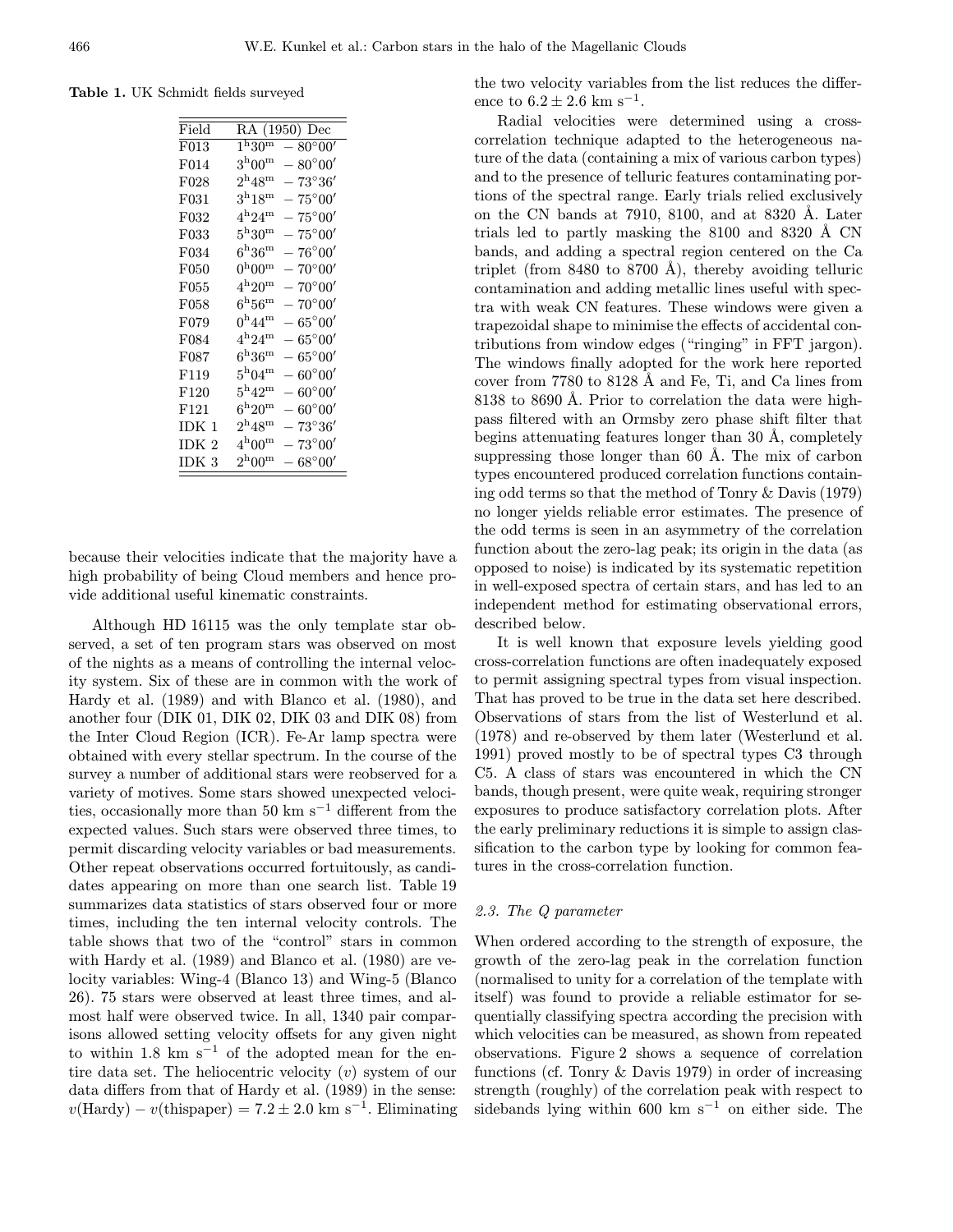weakest spectra, assigned  $Q = 0$ , do not permit identifying a zero-lag peak.  $Q = 1$  was assigned when a zerolag peak could be identified, but sidebands were of nearly comparable height, or the width of the zero-lag peak was significantly broadened.  $Q = 2$  was assigned when zero-lag peaks were as narrow as high quality spectra, and the two strongest sidebands lying within 600 km s<sup> $-1$ </sup> summed to more than the zero-lag peak.  $Q = 3$  was assigned when the sum of these two sidebands was less than the zero-lag peak. The assignment of higher Q-values was somewhat subjective, and relied on the orderly appearance of sidebands, none with maxima greater than half the zero-lag peak. Correlation functions with  $Q$ 's of 5, 6 or 7 had high zero-lag peak values  $> 0.3$ , and side-band patterns whose structure tended to repeat in other spectra; the aforementioned asymmetries. From repeat observations spectra with Q-values of 4 or greater give full precision; spectra with Q-values of 3 give useful velocities when combined with at least one additional observation of comparable quality. Q's of 2 were used to plan follow-up observations later in the program.

#### 2.4. Completeness of the survey

The colour boundary used is targetted at finding cool carbon stars near the tip of the AGB and is specifically aimed at selecting a uniform sample of an intermediate age population. A colour of  $B_J - R = 2.4$  corresponds to  $B - V = 1.8$  to 1.9 and guarantees a very clean sample of Cloud stars free from significant Galactic foreground contamination. Clearly, it will not generally be sensitive to the bluer CH-type Carbon stars, which are themselves readily detectable in conventional IIIaJ prism surveys due to the strong  $C_2$  bands blueward of the emulsion cutoff (e.g. Morgan & Hatzidimitriou 1995). Our sample is only incomplete within a degree or so of the inward limits of the survey where the number of candidates is much larger than could be observed, (e.g. fields F033, F055, F084). In such cases two search modes were adopted, with time divided roughly evenly between them. One mode was to work inwards, beginning on the periphery of the LMC and working toward the rotation center. The other approach was to start with the reddest objects in the list, and work blueward. Both methods still allow the formulating of conclusions based on the sampling statistics, which will be the subject of a later paper. However, apart from the preceding caveat we note that since all the carbon stars in our sample are cool AGB stars, because of the uniform colour limits (i.e.  $B_J - R > 2.4$ ) imposed, they form part of a well defined survey for intermediate age cool stars.

There is considerable overlap between the processed regions from the different survey fields and we used these overlap regions to estimate the completeness of the survey for those parts of the Clouds where we have followed up all the candidates. The probability that a candidate found on one plate is also found on the overlapping area of a second



Fig. 2. Sequence of correlation functions used to assign the quality of the radial velocities. Ordinates are normalised with respect to the zero-lag peak of the template spectrum cross-correlated with itself (top panel). The small tick marks on the abscissa denote intervals of 100 km/s

plate varies from 67 percent to 90 percent, the mean being 85 percent. This efficiency shows a slight dependence on crowding.

There are three main reasons why the candidate selection will not be 100 percent complete. First, the degree of image crowding, particularly toward the inner parts of both Clouds, can be severe on long exposure UKST survey plates where the typical FWHM of stellar images is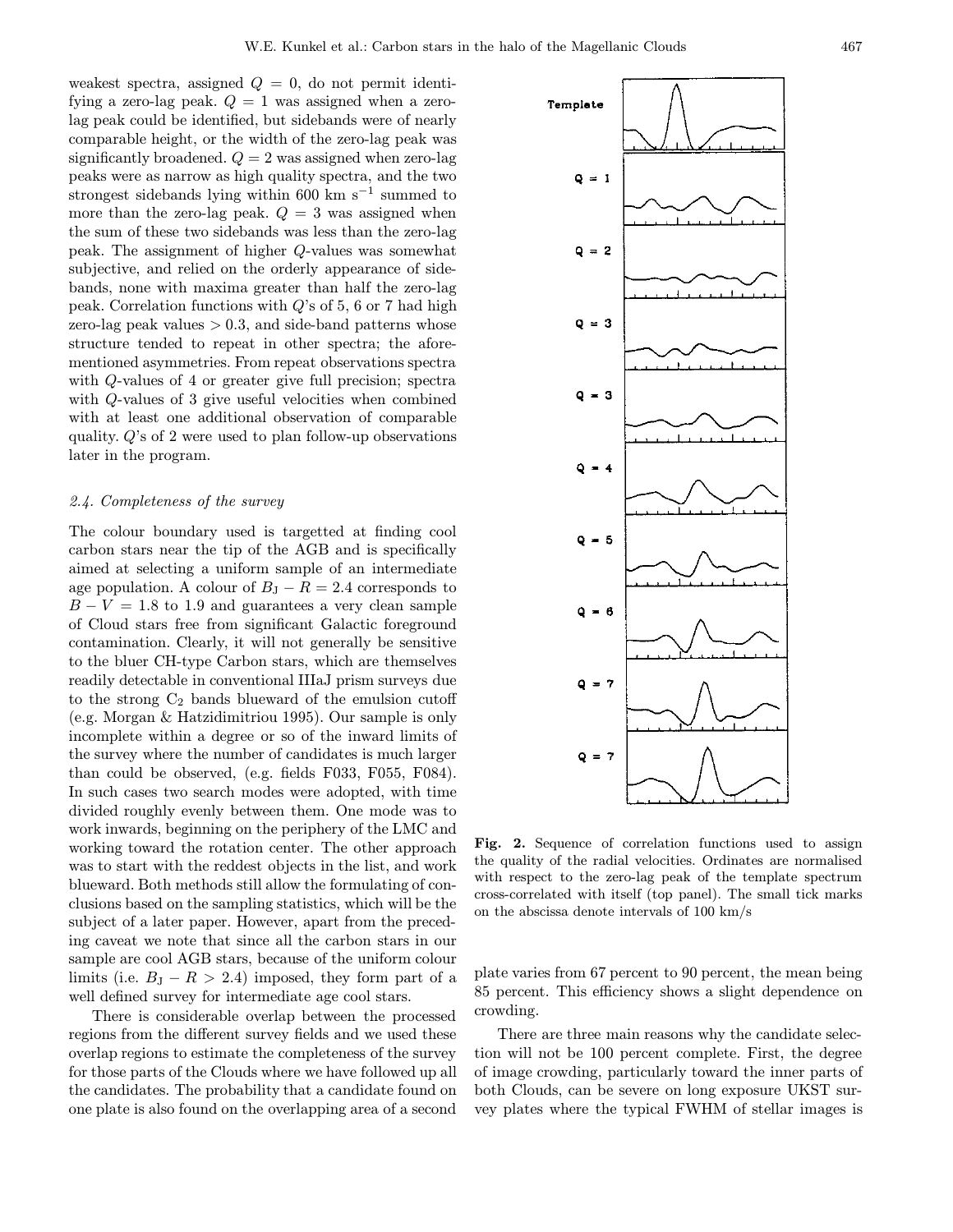between 2 and 3 arcsec. This causes a varying fraction of the images to overlap neighbouring images making it difficult to both detect them as discrete entities and to estimate reliable magnitudes. In order to keep the number of candidates to a minimum we required images to be classified by the APM as stellar on the R plate and to be approximately stellar on the  $B_J$  plates (i.e. not obviously overlapped with neighbours). This produces a much cleaner CMD with significantly fewer outliers at the expense of losing between 5 and 20 percent (depending on the image crowding) of the real outliers. Second, the image classifier is statistical in nature and at the magnitudes of interest can misclassify up to 5 percent of the images due to faint overlapping images, spurious grain noise etc.. Finally, photographic plates suffer both from systematic, or field, errors at the  $\pm 10$  percent level, and random photometric errors  $(5 - 10\%)$  level. Of necessity this causes the colour selection, and to a lesser extent the magnitude, boundary to be somewhat "fuzzy" with respect to true colours (and magnitudes). Taken together these artefacts of selection from photographic survey material imply that we will miss between 10 and 25 percent of the true outliers in a CMD and are consistent with the number of carbon stars found in common in the overlapping regions between different fields.

In practice the estimate from the overlaping zones tends to be pessimistic because these outer regions are precisely the zones of the plate where the worst systematic effects occur and because with the benefit of the overlap between fields, at least 25 percent of the area is surveyed more than once. Consequently, our best estimate of the likely completeness of the survey is  $\approx 80$  percent.

Statistics on the "success rate" of the whole selection procedure are not straightforward to estimate because of several effects. Firstly, the fields where the AGB tip was most clearly populated, and hence defined, were precisely those fields where not all candidates were followed up. Secondly, the accuracy of the photometry, particularly the percentage of spurious outliers, depends strongly on the degree of crowding in the field. Thirdly, and related to the first two points, the ratio of the surface density of Galactic stars to Cloud stars varies strongly from field to field. Finally, the spectra were never intended to be of good enough quality to differentiate reliably between M dwarf Galactic foreground stars and M giants in either Galaxy or Clouds. However, in those fields for which we have completely sampled the candidates we can define three categories of object: Cloud carbon stars; M giants with the Cloud velocity and a miscellaneous category of leftovers. The latter category includes: otherwise bluer objects thrown into the sample by photometric errors; indeterminate spectra and M stars with velocities seemingly incompatible with Cloud membership. (Distant cool Galactic carbon stars are so rare that they are not a problem). For these completely surveyed fields, the breakdown for detecting carbon stars was  $\approx 60\%$ ; Cloud M stars

/ wk C stars  $\approx 20\%$ ; and the remainder  $\approx 20\%$ . The high success rate at finding bona-fide Cloud carbon stars rather than Cloud M giants is skewed by the higher proportion of LMC population surveyed, where the C star to M star ratio is much higher than for the SMC.

# 3. Description of the carbon stars found

The results of our program are presented in seventeen tables. We regroup stars of each ESO/SERC field into one table, these are Tables 2 to 14, with the exception of Table 2 where a few fields with very few carbon stars are regrouped. Star names are based on their 1950 equatorial coordinates. The format of the tables is essentially the same. The table columns give: name of star, name from our candidate list which includes the field number, equatorial coordinates, galactic coordinates, the average measured radial velocity, the radial velocity corrected for the solar motion, we use (9, 12, 7) for the solar motion and we adopt a  $V_{\odot} = 225$  km s<sup>-1</sup>; the quality parameter Q; the number of spectra obtained; magnitudes and colours and comments. The comment "wk" means weak carbon features, the best example being the star C0511−7647, although as noted earlier it is quite lkely that many of these objects are late-type M giants belonging to the Clouds rather than carbon stars.

Finding charts for the carbon stars listed in Tables 2 to 14 are available, as Postscript files, from demers@astro.umontreal.ca.

The inter-Cloud carbon stars, listed in Table 15, have been identified by Demers et al. (1993); here we list the published V magnitudes and  $B - V$  colours. This table includes also a few stars from the list of Hardy et al. (1989). These stars are included in order to facilitate the comparison of their radial velocity zero point with ours. The WORC stars, given in Table 16, are taken from Westerlund et al.  $(1978)$  we have for them only an R magnitude. The LMC stars listed in Table 17 have been identified by Blanco et al.  $(1980)$  in this case, I magnitudes and  $R - I$  colours are given. Finally, in Table 18 we list six carbon stars located in four star clusters of the SMC.

### 4. Discussion

Although uniform surveys are the most useful from the point of view of studying stellar populations, our main concern in this work was to find a series of reliable kinematic probes to investigate the complex dynamical interaction history of the Clouds; determine the mass and velocity structure of the LMC; and to investigate tidal disturbances around the outer halo of the Clouds - subjects for future papers. The magnitude and colour selection limits imposed have produced a sample of cool AGB carbon stars which are ideal probes to investigate the kinematics and spatial extent of the dominant intermediate age Cloud populations. Since all candidates in the outer halos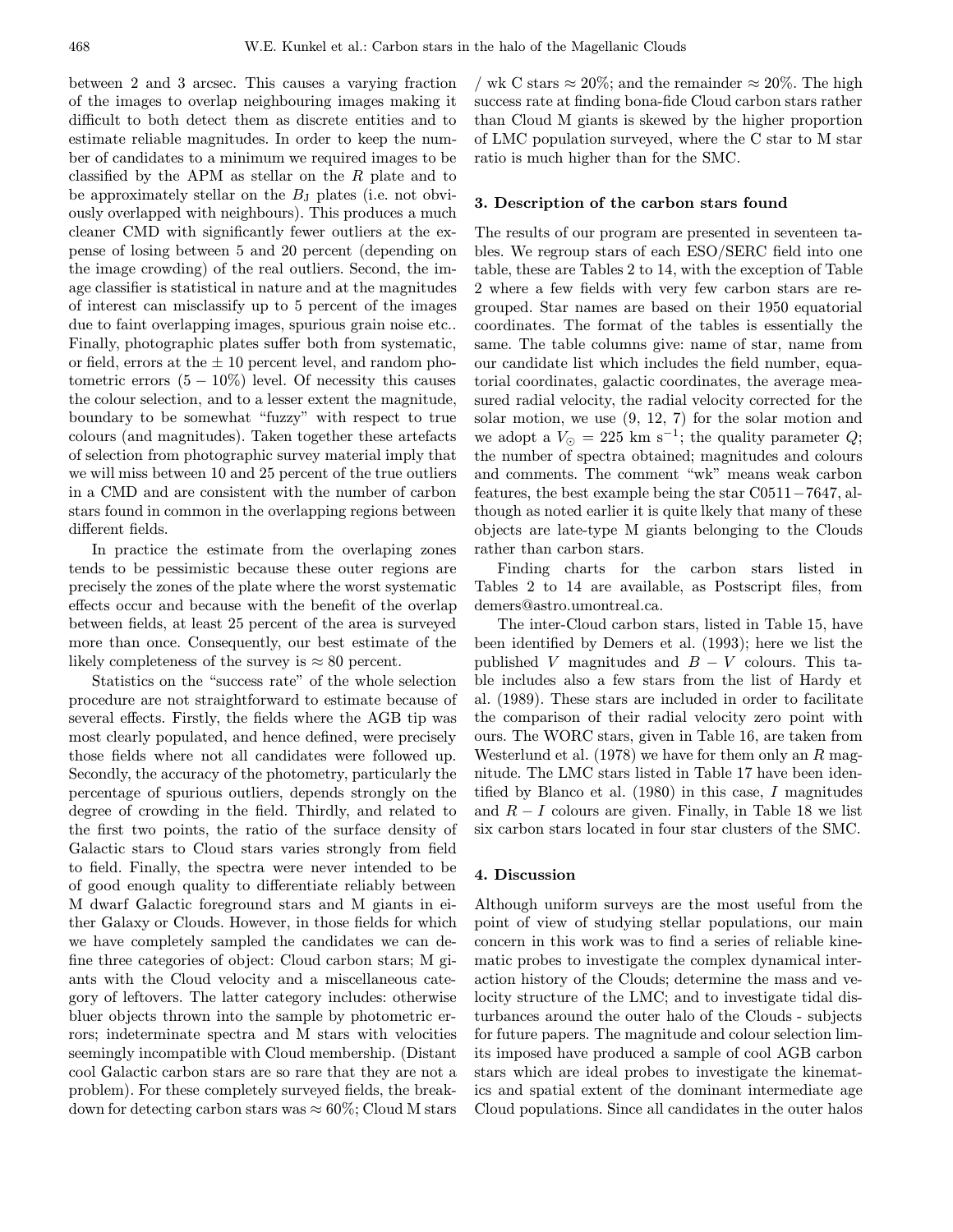were observed, the spatial extent of cool AGB Cloud carbon stars is well defined (cf. Fig. 1). Toward the central parts of the LMC and SMC there were too many candidates to follow up all of them. In these cases we selected subsets simply to give a dense enough sample to answer the dynamical questions above.

The complex interaction history of the Magellanic Clouds–Galaxy system poses interesting challenges to kinematic surveys. Relic signatures of previous interactions are expected to produce subtle spatially systematic and random velocity feature, at levels that require velocity probes with precision around 5 km/s. All radial velocity surveys are to some extent plagued by the same problems that contrive to make this target difficult to attain. For example: random errors from poor signal:to:noise spectra give unreliable individual velocity measures; atmospheric disturbances cause short timescale velocity variability; binary stars cause much longer timescale variability; different reference templates give different systematic offsets; alternative reduction methods often yield different results; spectra taken at different epochs exhibit peculiar systematics; and so on. Our survey is no exception and we have investigated these concerns in several ways described in Sect. 2 and summarised below.

Random errors are relatively easy to deal with and can be characterised by sufficient repeat measurements, as in Table 19. Velocity variability turned out to be more of problem than we had anticipated, with 10% and possibly as high as 20% of the sample showing evidence for both atmospheric variation and longer timescale variations indicative of of a substantial binary fraction. Long term monitoring will be necessary to address this issue further. The variable fraction is not dissimilar to the results found in many studies of velocity dispersion of giant branch members of Galactic dwarf spheroidal systems (e.g. Hargreaves et al. 1994 and references therein).

Systematic effects are much harder to quantify and we expended a considerable amount of effort to both minimise and characterise them. In the end we opted to use a single reference template for all reductions. Primarily this was possible because most of the carbon stars are of similar spectral type due to the colour selection imposed. They have compatible absorption line features (particuarly the CN bands) and the spectral rectification, prior to cross correlation, removes any "continuum" variations. Consequently a single template is adquate to determine velocities to 5 km/s for all the carbon stars analysed. Although only one RV template was used the internal systematic errors were minimised to the level of 2 km/s through repeat observations and pairwise matching of 75 stars. A comparison with Hardy's radial velocities showed an external systematic offset of 6 km/s, consistent with our estimates of the velocity errors.

Most of the weighting in the cross-correlation template comes from the CN bands which are strongly present in all the carbon star types in our sample apart from the

Table 19. Velocity repeatibility for LMC/SMC periphery carbon stars

| Name          | $\boldsymbol{n}$ | $v_{\rm gc}$ | $\sigma$ | remarks                 |
|---------------|------------------|--------------|----------|-------------------------|
|               |                  | km/s         | km/s     |                         |
| F032-11       | 4                | 33.2         | 4.8      |                         |
| F032-29       | 4                | 18.1         | 3.8      |                         |
| F032-44       | 4                | 28.0         | 5.1      |                         |
| F034-104      | 5                | 73.0         | 4.0      |                         |
| F034-117      | 4                | 87.5         | 6.1      |                         |
| F058-47       | $\overline{4}$   | 40.0         | 10.0     | variable                |
| F087-126      | 4                | 112.7        | 9.7      | all $Q$ 's= 7; variable |
| F120-07       | 4                | 107.5        | 7.4      |                         |
| <b>DIK 51</b> | 4                | $-44.0$      | $2.1\,$  |                         |
| DIK 46        | $\overline{4}$   | 44.0         | 7.5      |                         |
| <b>DIK 52</b> | 4                | $-36.8$      | 5.3      |                         |
| <b>DIK 01</b> | 19               | $-16.8$      | 5.3      |                         |
| DIK 02        | 18               | $-34.8$      | 6.0      |                         |
| <b>DIK 03</b> | 18               | 26.8         | 7.4      |                         |
| <b>DIK 08</b> | 20               | $-24.5$      | 3.7      |                         |
| <b>DIK 10</b> | 6                | $-18.8$      | 2.3      |                         |
| DIK 13        | 5                | 65.8         | 7.2      |                         |
| DIK 15        | 4                | 8.8          | 2.5      |                         |
| <b>DIK 16</b> | 4                | 17.9         | $1.6\,$  |                         |
| $Wing-1$      | 12               | 4.9          | 9.0      | variable?               |
| $Wing-2$      | 9                | $-20.4$      | 4.6      | $t$ < Jan. 94: Note 1   |
|               | 5                | $-5.3$       | 4.7      | $t >$ Dec. 94: Note 1   |
| $Wing-3$      | 15               | 5.9          | 4.2      |                         |
| $Wing-4$      | 6                | 29.8         | 13.7     | variable                |
| Wing-5        | 7                | 9.6          | 11.0     | variable                |
| Wing-6        | 11               | $-7.1$       | 6.9      |                         |

Note 1: Velocity variation monotonic over four year interval; duplicity is indicated.

Wk C/M stars. This mitigates against template-induced systmatic effects. Tests involving splitting the template into different wavelength portions, e.g. using only the CaII triplet - clearly present in most objects - and comparing derived velocties with respect to CN-only templates, leads to systematic differences of order  $2 - 3$  km/s. It is not clear how much of these small systematic shifts are due to the template, to the reduction algorithm, or to subtle atmospheric disturbances in the stars. However, since the measured systematic changes are well below 5 km/s and the random errors from repeatibility measurements are of order 5 km/s we feel justified in describing the average accuracy of our measurements as 5 km/s. The question of systematic velocity differences between varying carbon star type motivated the inclusion in our spectroscopy of the large number of WORC, Blanco et al. (1980), and Hardy et al. (1989) stars. We have carried out many further tests (colour cuts, line strength cuts etc.) to look for systematic differences between perceived velocity structure for the different carbon star samples/types. Although these tests are necessarily of a coarser nature and might